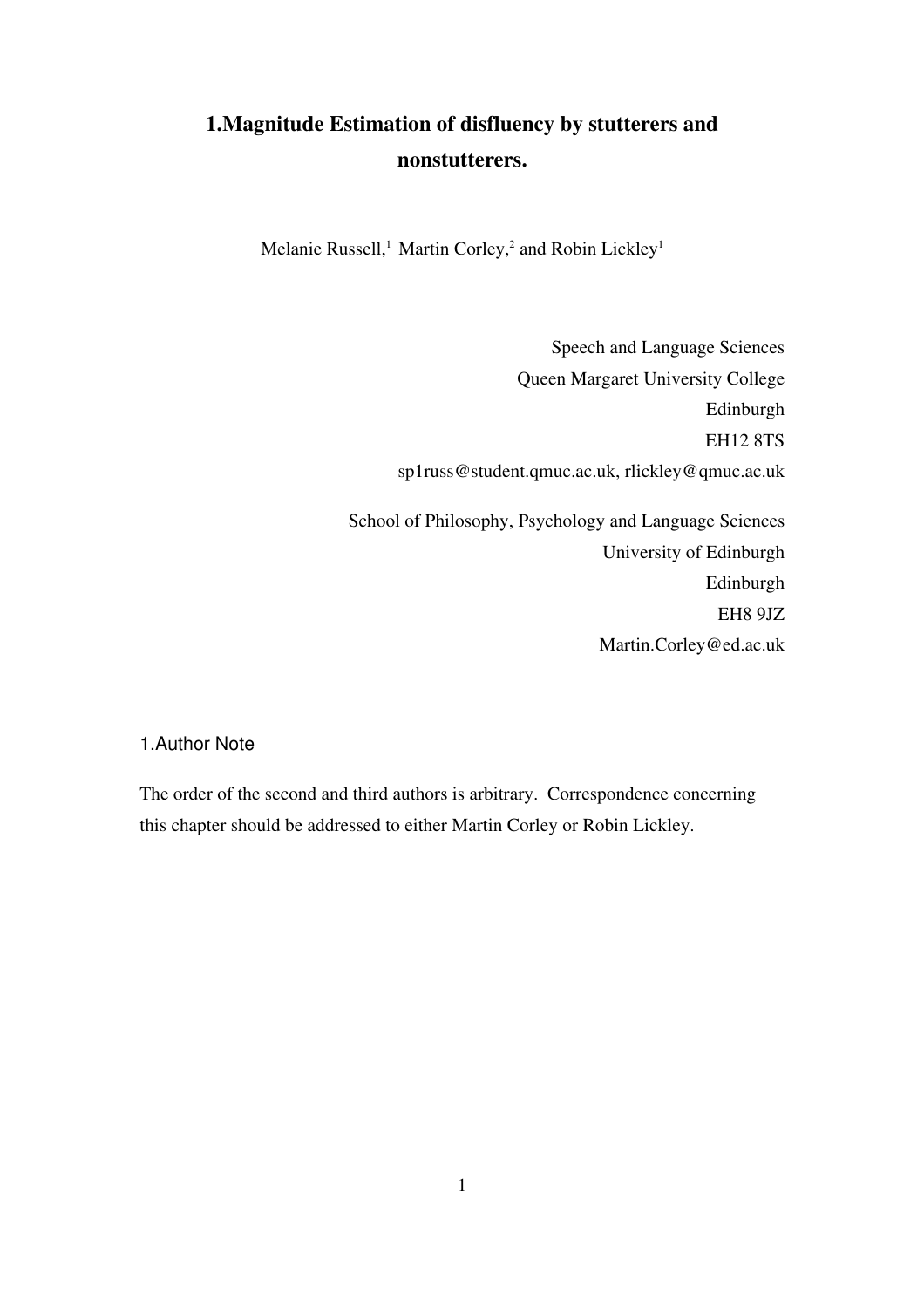## *2.Summary*

Everyone produces disfluencies when they speak spontaneously. However, whereas most disfluencies pass unnoticed, the repetitions, blocks and prolongations produced by stutterers can have a severely disruptive effect on communication. The causes of stuttering have proven hard to pin down - researchers differ widely in their views on the cognitive mechanisms that underlie it. The present chapter presents initial research which supports a view (Vasic and Wijnen, this volume) that places the emphasis firmly on the self-monitoring system, suggesting that stuttering may be a consequence of over-sensitivity to the types of minor speech error that we all make.

Our study also allows us to ask whether the speech of people who stutter is perceived as qualitatively different from that of nonstutterers, when it is fluent and when it contains similar types of minor disfluencies. Our results suggest that for closely matched, naturally occurring segments of speech, listeners rate the speech of stutterers as more disfluent than that of nonstutterers.

## *3.Introduction*

Research into stuttering often seems to fall at the first hurdle: that of defining what constitutes a stutter, in contrast to the disfluent speech that everyone produces. As of yet there is no consensus on a formal definition: researchers such as Perkins (1995) emphasise the speaker's feelings of loss of control; others, such as Postma and Kolk (1993), prefer definitions in terms of the frequencies of particular types of disfluency. However, a consensus is slowly emerging that some of the symptoms associated with stuttering can be accounted for within a model of speech developed to account for normal hesitations, speech errors, and self-corrections (e.g., Levelt, 1983).

In this chapter, we provide initial evidence that stutterers appear to be oversensitive when assessing disfluencies common to both nonstuttering and stuttering speakers. Our research supports a view (Vasic and Wijnen, this volume) which emphasises the role of self-monitoring in the production of stuttered speech.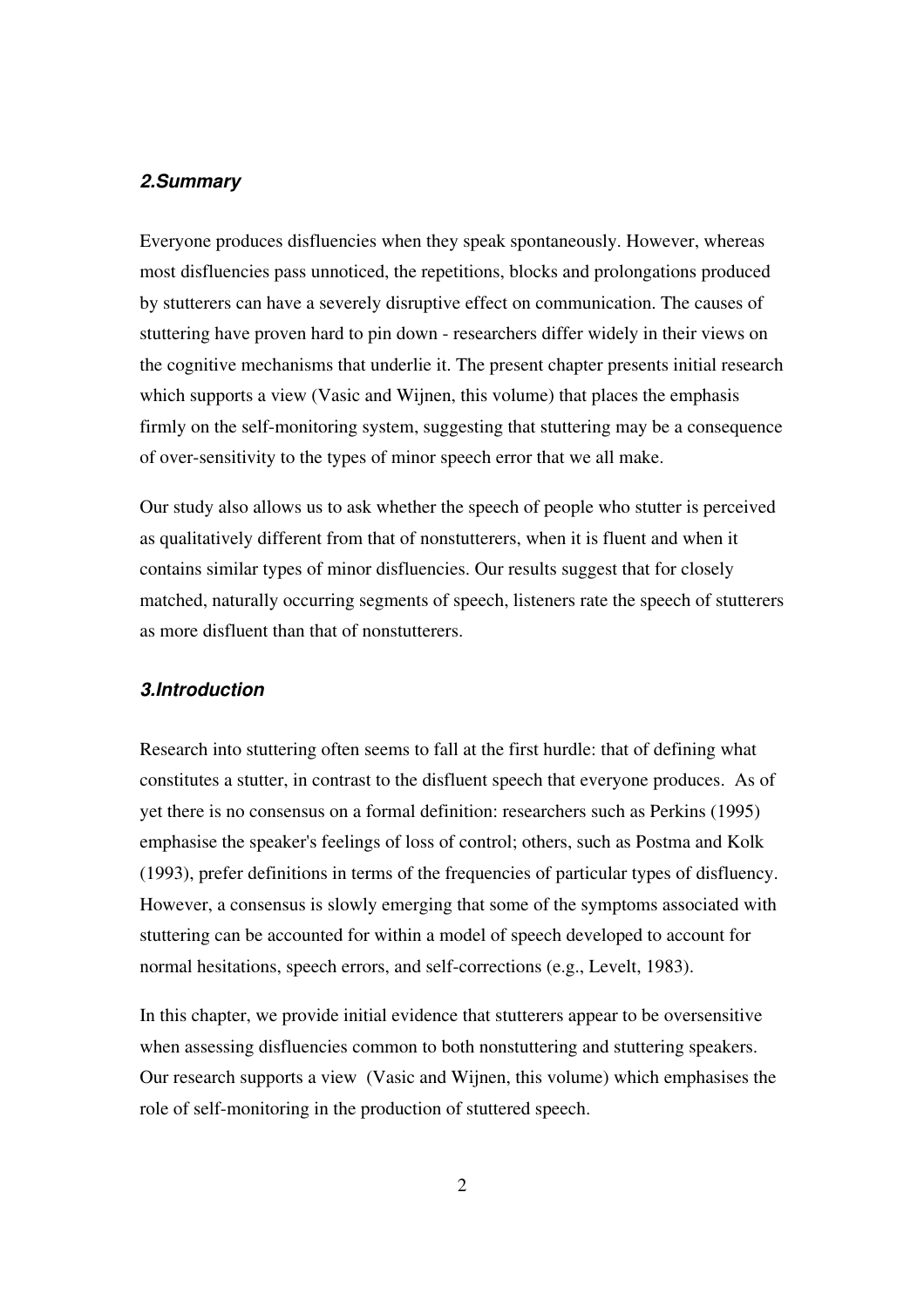#### 1.Self-monitoring in stuttering

Self-monitoring can be described as "the process of inspecting one's own speech and taking appropriate action when errors are made" (Hartsuiker & Kolk, 2001). Levelt's (1983, 1989) theory assumes that both overt speech and an internal speech plan are monitored. Postma (2000) summarises a number of common speech errors and identifies evidence for two types of self-monitoring: overt speech repairs (where speakers correct themselves mid-utterance) support the monitoring of external speech, whereas covert repairs (where there is no overt error, but a repair can be inferred from a hesitation in the speech output) supply evidence for the internal monitor. In fact, evidence suggests that the repair is often ready before the error is articulated (e.g., Blackmer & Mitton, 1991), and that errors can be made in the absence of articulatory activities or spoken output (for example, when imagining that one is articulating a tongue-twister: Dell & Repka, 1992). Thus the self-monitoring system would appear to have components which are distinct from the monitoring of motor systems (such as articulation) and from the auditory channel. Importantly, the speech that we produce has *already* been affected by self-monitoring; there is no external record of the original, possibly imperfect, speech plan.

Recent theorists have taken this view on board. For example, Postma & Kolk (1993) hypothesise that stuttering results from covert detection and correction of errors in the articulatory plan through the internal self-monitor. Covert self-correction would prevent the speech error from becoming overt, but would, as a side-effect, compromise the fluency of speech. Evidence for this Covert Repair Hypothesis is inconclusive (for details see: Hartsuiker, Kolk and Lickley, this volume; Vasic and Wijnen, this volume), but still supported by current studies (e.g. Melnicke, Conture and Ohde, this volume, who suggest that not only phonological encoding, but syntactic and semantic processes may be impaired in the formulation of speech by children who stutter).

Blackmer and Mitton (1991) also ascribe a role to monitoring. According to these authors, rapid subsyllabic repetitions, a key symptom of stuttering, occur when the monitor detects a lack of input, and consequently 'restarts' previous articulatory movements.

3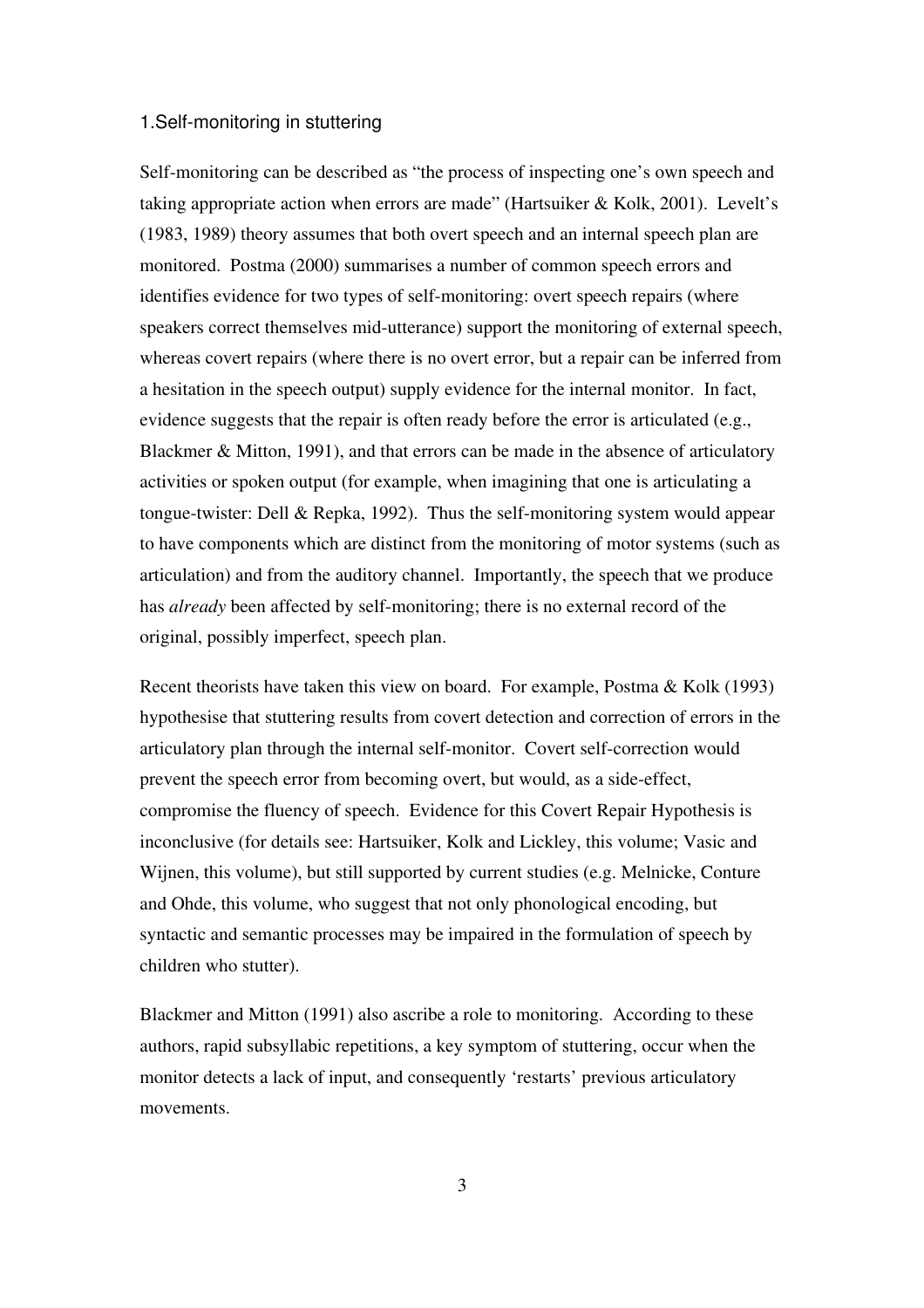More recently, Wijnen (2000; Vasic & Wijnen, this volume) has placed the emphasis entirely on the self-monitoring system, by proposing that stuttering is the direct result of an overvigilant monitor. Paradoxically, the repairs made often introduce disfluencies rather than prevent them: "stutterers stutter because they try to avoid it" (Wijnen, 2000). Such a view can be easily extended to account for aspects of stuttering such as context-dependency and linguistic distribution.

These proposals have in common the assumption that stuttering is related to selfmonitoring; they also share, to a greater or lesser degree, the entailment that there is a continuity between stuttered and normal disfluencies (in contrast to, e.g., Perkins, 1995). Arguably, the most parsimonious view is that of Vasic and Wijnen (this volume); since there are no differences in planning processes (Postma & Kolk, 1993) or timings (Blackmer & Mitton, 1991) between stutterers and nonstutterers, all differences between the two groups must be attributed to the self-monitor. Given an appropriate experimental paradigm, we should be able to find direct evidence for the self-monitor's sensitivity in those who stutter. By a similar process of inference, we would expect there to be continuity between the speech of stutterers and nonstutterers: it is not errors in planned speech, but how many repairs are initiated, which differentiates the two groups.

#### 2.Sensitivity of the self-monitor

According to Vasic and Wijnen, there are three specific ways in which the speech monitor may be 'over-sensitive' to (potential) speech errors. Firstly, too much cognitive effort may be invested in monitoring. Secondly, the focus (as distinct from effort) of the monitoring system may be rigid and unadaptive. Thirdly, the threshold of the monitor may be too low: a 'hypersensitivity' to minor speech distortions that non-stutterers would tolerate (or in other words regard as within the bounds of 'normal' speech) increases the likelihood of stuttering. The first two assertions are addressed in Vasic and Wijnen's chapter; in this chapter we focus on the third.

There are three basic proposals for the nature of the self-monitoring system. The first (Levelt, 1983, 1989) supposes that the mechanisms (at the conceptual, phonetic, and auditory levels) which understand language produced by others are shared with the self-monitoring system. The second (Laver, 1973, 1980) assumes multiple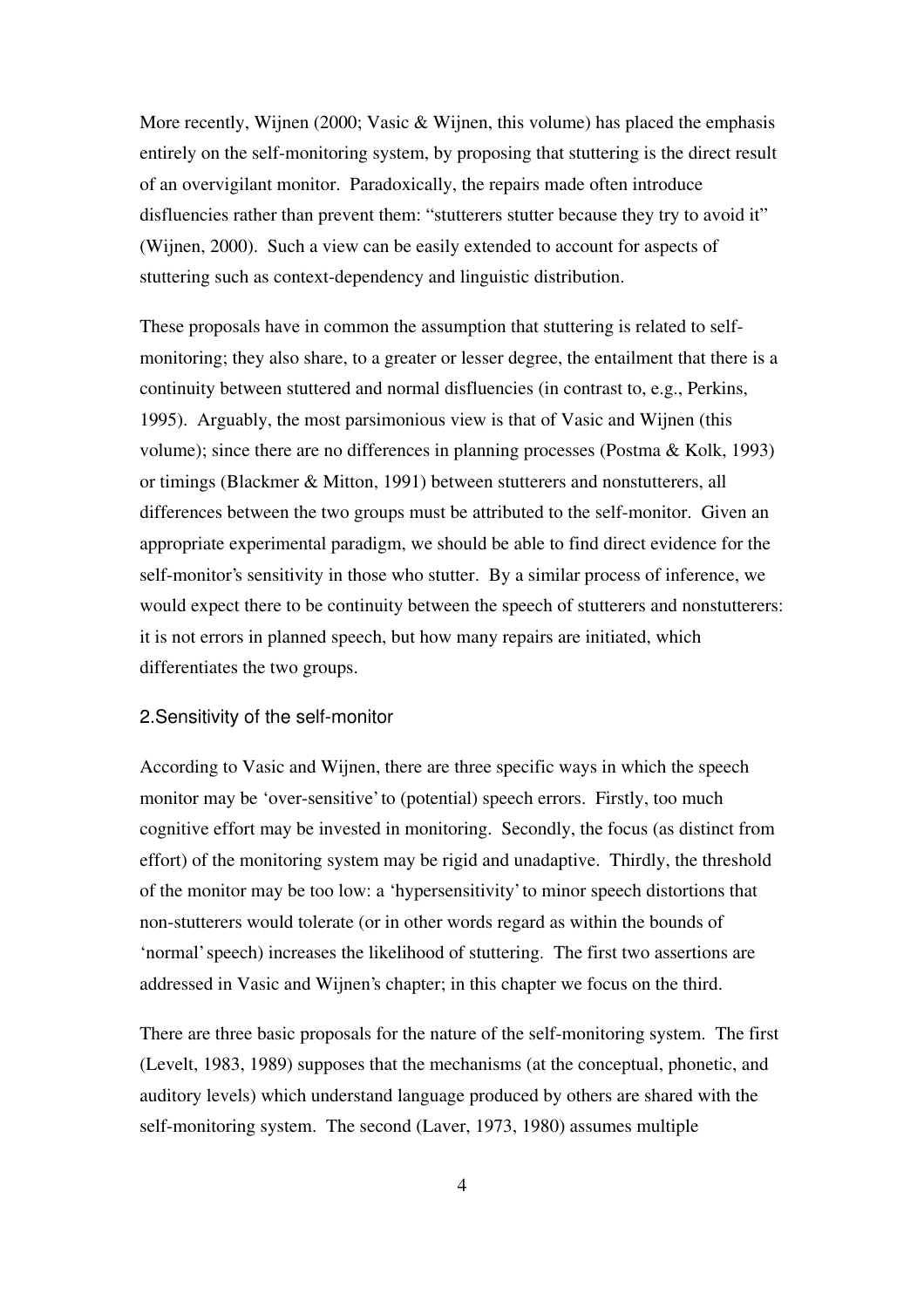monitoring devices attuned specifically to production, including the potential to monitor the articulatory motor processes themselves. A third view (MacKay, 1987, 1992a,b) suggests that error awareness arises from the prolonged activation of otherwise uncomitted nodes in the system for speech production. In an extensive review, Postma (2000) concludes that current evidence largely favours the view of Levelt (1983, 1989) in which the systems responsible for language perception and for self-monitoring are shared. If we accept this view, then people who stutter should show increased sensitivity to disfluencies in others', as well as their own, speech. In the simplest case, this sensitivity would be manifest whatever the provenance of the disfluent speech -- i.e., whether it is uttered by a stutterer or a nonstutterer.

The current study addresses this issue by eliciting, from a group of stutterers and a comparison group of non-stutterers, ratings of the 'severity of disfluency' of recorded speech fragments. The fragments are excerpted from recordings made of dialogues between pairs of stutterers, and between matched pairs of nonstutterers. This allows us to simultaneously address the second, continuity, assumption of many singlemodel accounts. Few studies have directly assessed the sensitivity of people who stutter to dysfluency in the speech of others. Postma and Kolk (1992) come close, by comparing the abilities of people who stutter and fluent subjects to detect errors (rather than disfluencies) in sequences of CV and VC syllables produced by another speaker. Their finding was that people who stutter were less successful than controls in detecting errors under these conditions. In addition, they found that the two groups did not differ in their ability to detect their own errors in the production of CV and VC sequences. The results are taken as evidence that self-monitoring via auditory feedback is not impaired in people who stutter. In our study, we ask listeners to rate severity of dysfluency, rather than error, in samples of spontaneous speech, rather than non-word strings.

#### 3.Continuity between stuttered and normal disfluencies

To some researchers (e.g. Bloodstein, 1970), the difference between the clinical disorder of stuttering, and "normal" speech disfluency is simply a matter of degree. Stuttering is recognised by the frequency and severity of syllable-sound repetition. "There is no test for determining the precise point at which speech repetitions stop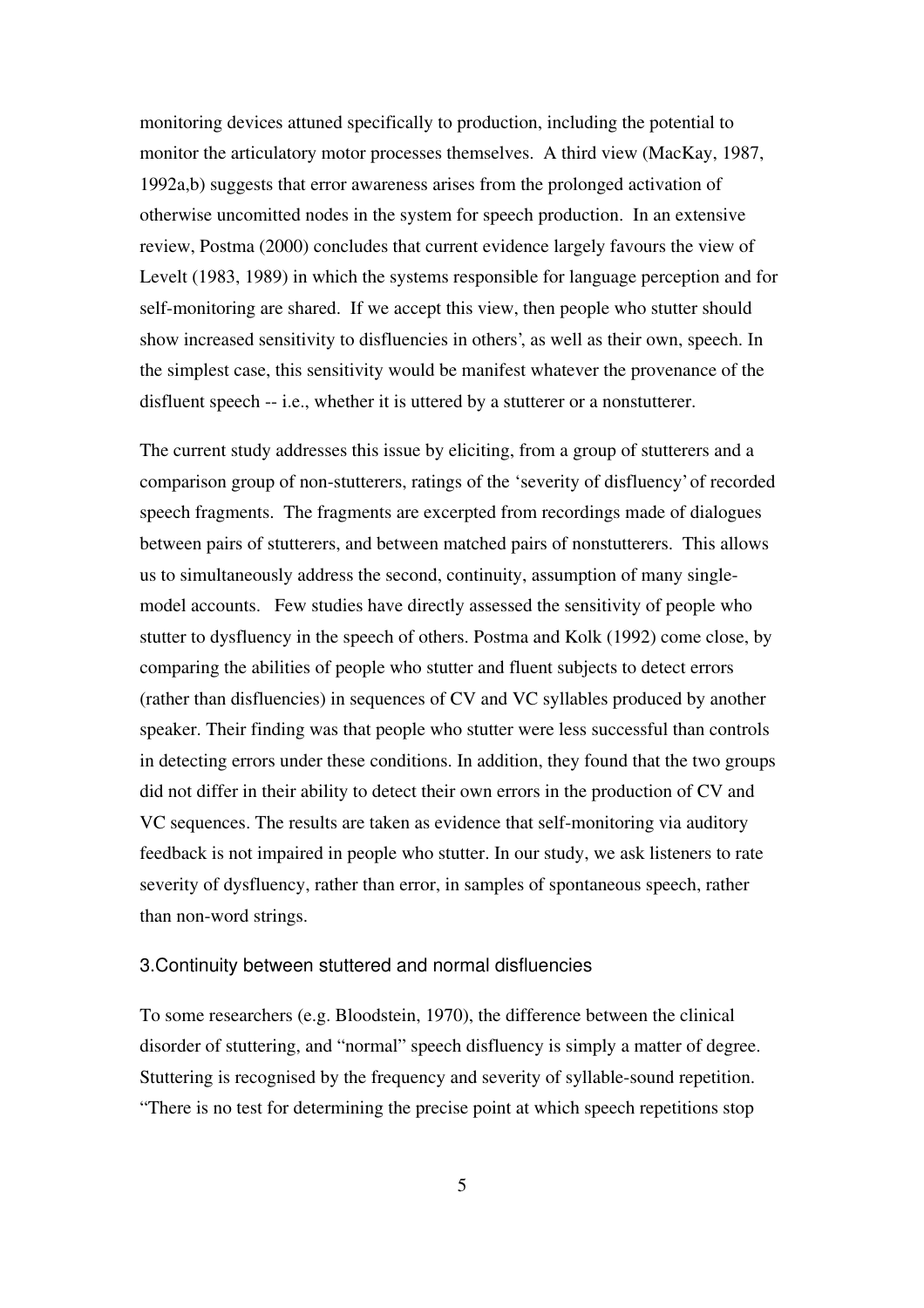being 'normal' and become 'stuttering'. We cannot specify where the wall of an igloo ends and the roof begins. It is not a scientific question" (Bloodstein, 1970). In order to strengthen his argument, Bloodstein (1970) describes what he calls the "Consistency Effect": the distribution of disfluencies in the speech sequence is supposedly similar for stutterers and nonstutterers. Cross (n.d.) agrees that a categorical differentiation between stutterers and nonstutterers is both unnecessary and invalid, because the nature and degree of the problem vary from one individual to the next. He concludes that the issue is not whether the person is a stutterer or not, but whether the form or frequency of speech disruptions interferes with their ability to convey a message.

However, Perkins (1990) insists that a qualitative categorical distinction *does* exist between stutterers' and nonstutterers' speech. He suggests that there are two definitions of stuttering. The observer's viewpoint corresponds to the continuity hypothesis, whereas the stutterer's viewpoint corresponds to a categorical judgement. According to this perspective, speakers *know* when they stutter, but listeners can only *guess*. So, disfluency in nonstutterers is concerned with the motor control aspects of speech, whereas disfluency in stutterers seems to involve additional psychological aspects such as loss of control and feelings of helplessness.

In order to disentangle these views, the current study obtains ratings of fluent and disfluent speech fragments recorded from dialogues between stutterers and between nonstutterers. We should be able to ascertain whether there is a general distinction to be made between stutterers' and nonstutterers' speech, and (based on Levelt's, 1983, view of self-monitoring outlined above) whether stutterers perceive a discontinuity where others perceive a continuum.

## *4.The Present Study*

The present pilot study investigates the phenomenon of stuttering *perceptually*, in contrast to previous work (e.g., Vasic & Wijnen, this volume) which has posited selfmonitoring accounts of stutterers' speech *production*. In the experiment reported in this chapter, we asked judges who stuttered to rate the fluency or otherwise of short extracts from recordings made in naturalistic circumstances of dialogues between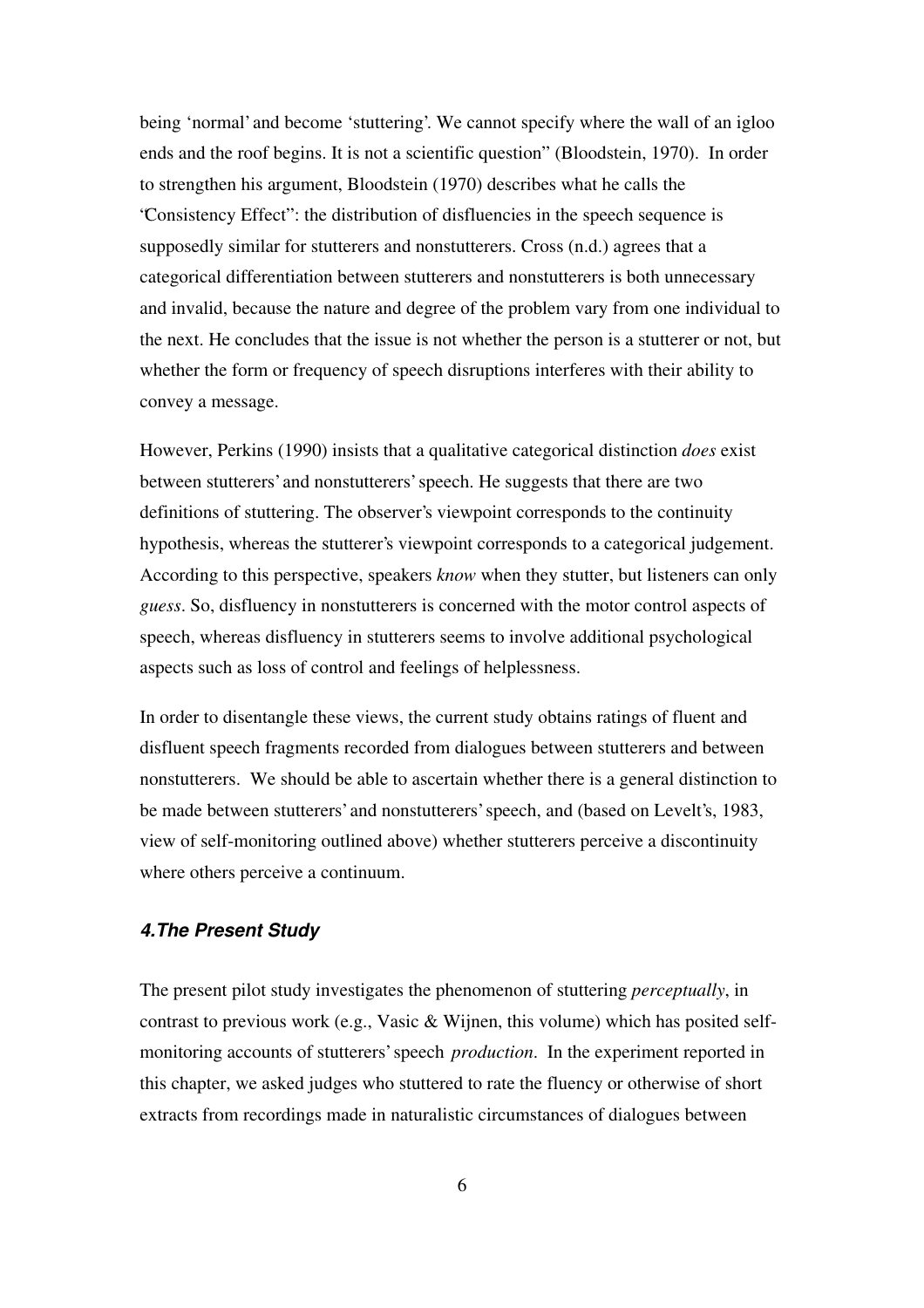pairs of stuttering participants or pairs of nonstuttering controls. For each type of dialogue, half of the extracts were of fluent speech, and half were of mildly disfluent speech, where the onset of a word was repeated a single time. We would not expect either set of judges to rate extracts obtained from dialogues between stutterers as more disfluent *overall* than those obtained from nonstutterers' dialogues; we expect there to be little or no *qualitative* difference between the speech of the two groups. However, to test Vasic and Wijnen's hypothesis directly, the ratings given by our judges were compared with those from a second group of judges without stutters. If Vasic and Wijnen are correct, the judges who stutter should be more sensitive to disfluency. This sensitivity could manifest itself in one of two ways: if the judges who stutter detect and are sensitive to minor infelicities in the fluent speech extracts, we might expect them to rate these (as well as the disfluent samples) as worse. On the other hand, an increased sensitivity to disfluency may make people who stutter likely to *differentiate more* between fluent and disfluent speech.

There are two justifications for the approach taken here: firstly, we avoid prejudging whether disfluent speech should be considered as 'normal' or 'stuttered', an absolute distinction which many researchers dispute; and secondly, if we accept Levelt's view that the processes responsible for self-monitoring are also responsible for the processing of others' speech, we are in a position to *directly* compare the sensitivities of stutterers and nonstutterers to disfluencies in speech. The approach relies on using a rating system which is sensitive enough to capture small differences in listeners' perceptions of the fluency of recorded speech. We have chosen to use Magnitude Estimation, an approach used increasingly in linguistic studies where fine judgements are required, which we outline below.

#### *5.Magnitude Estimation*

"Until stuttering can be identified qualitatively, we have no way of knowing what it is we have studied. Empirical evidence is needed to determine the best appropriate measures" (Perkins, 1995). The technique of Magnitude Estimation promises to be an extremely useful way of accessing fine judgements about the severity of disfluency in speech. This method was developed by psychophysicists to make the best use of participants' ability to make fine judgements about physical stimuli, and has since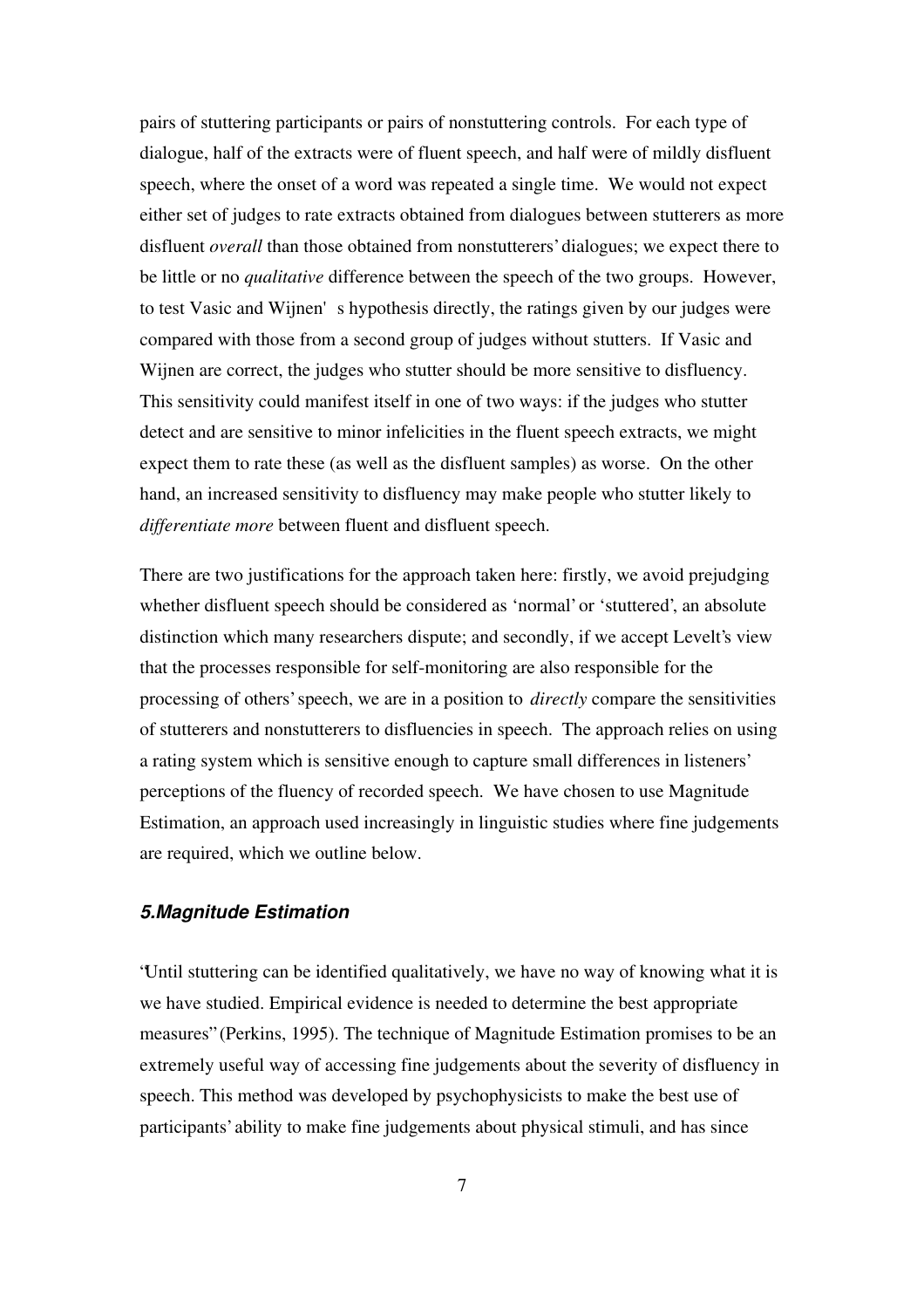been used in a number of linguistic acceptability tasks (Bard et al., 1996; Keller, 2000). Participants are instructed to assign any number to a given stimulus (the Modulus), and rate the following stimuli proportionately. This can be compared to traditional 'Likert Scale' measures, where participants are asked to assign a number on a discrete scale (often 1-7). The disadvantage of such interval scaling is that there is no way of knowing in advance if people's sensitivities to the data provided are limited to a seven-way distinction any more than to a four-way one (Bard et al., 1996). In contrast, in Magnitude Estimation, raters' responses are unconstrained; categorical judgements can be revealed rather than imposed. This method has been demonstrated to result in robust but fine distinctions. In previous research on stuttering, it has been argued that Magnitude Estimation has greater construct validity than other methods (Schiavetti et al., 1983). Experience with internet studies using Magnitude Estimation (e.g., Keller & Alexopolou, 2001) demonstrates that it can be used consistently by untrained readers and listeners.

#### *6.Method*

## 1.Speech Corpora

All stimuli used in the experiment were unedited samples of spontaneous speech taken from task-oriented dialogues. The HCRC Map Task Corpus (Anderson *et al.*, 1991) was used as a model. In the map task, both speakers have a similar map and one speaker (instruction giver) has a route marked on their map, which they have to describe to the other (follower). Discrepancies between the two maps provide occasions for discussion and negotiation. The HCRC Map Task Corpus has proven to be a rich source of disfluent speech in nonstutterers, both as instruction giver and as follower (Branigan, Lickley and McKelvie, 1999; Lickley, 2001).

To provide natural samples of speech by stutterers, 2 dialogues involving two pairs of speakers who stutter were recorded. The stuttering speakers were recruited with the help of a local speech and language therapist and a self-help group in Edinburgh. Recordings took place in a quiet studio, with speakers sitting at tables facing each other about 5 metres apart, their maps raised on easels at an angle so that neither participant's map was visible to the other. Speakers were fitted with clip-on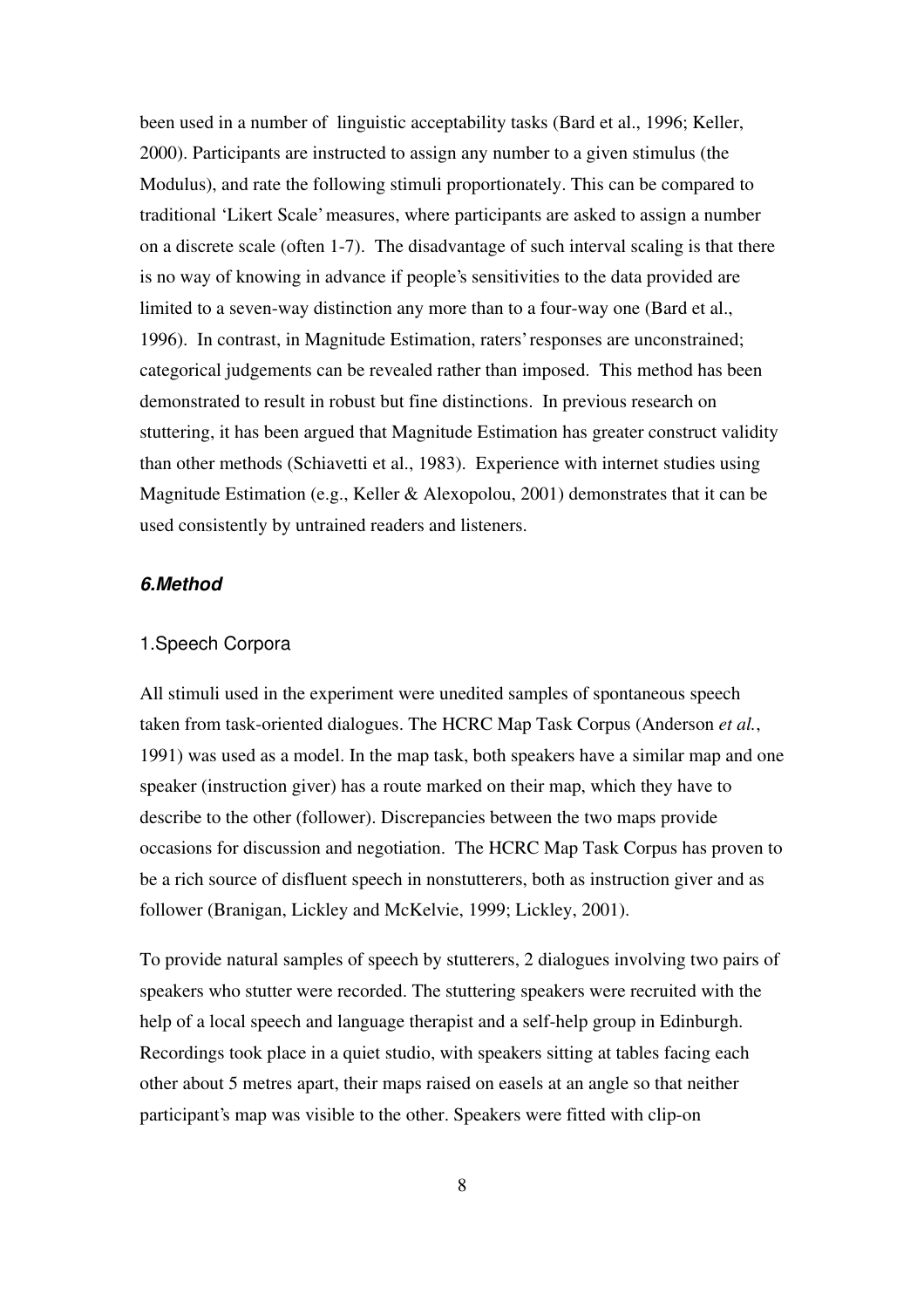microphones and recorded onto separate channels on digital audio tape and SVHS video tapes.

Nonstuttering control stimuli came from two sources. The first source was the speech of two speakers from the HCRC corpus itself, which involved speakers with Scottish accents and was recorded in very similar conditions to the new corpus. These two speakers provided matches for the stimuli produced by the two Scottish stuttering speakers. Since the other two stuttering speakers were not Scottish speakers, nonstuttering speakers with very similar accents were recruited to record another dialogue, so as to counter any biasing effects of regional accent in the experiment.

The HCRC Map Task Corpus has full transcriptions and disfluency annotation timealigned with the digitised speech signal. The new dialogues were transcribed and annotated for disfluency using signal processing software on Unix workstations. Disfluency annotation was performed with reference to the HCRC disfluency coding manual (Lickley, 1998), which was adapted to include disfluencies associated with stuttering (multiple repetitions, prolongations and blocks). The same software was used to excise the experimental stimuli from the dialogues into separate files.

#### 2.Stimulus selection

For the purposes of the current study, we attempted to match the stimuli produced by stutterers with similar stimuli produced by nonstutterers. This strategy meant that the type of disfluency we could use in stimuli was restricted to a small subset of the types of disfluency that are produced by people who stutter: single repetitions of part words, rather than multiple repetitions. While they are a common characteristic of the speech of people who stutter, multiple repetitions are somewhat rare in the speech of nonstutterers. In the HCRC Map Task Corpus (described in Anderson *et al.*, 1991), we find nearly 2000 disfluent repetitions, only 161 of which consist of more than one repetition and only 19 of more than two. Of these, only 1 is a part-word repetition, consisting of progressively shorter repetitions of the onset of a 3 syllable word (undernea- under- und- un- no underneath).

Perceptual studies on non-stuttered speech using non-stuttering listeners suggest that minor disfluencies such as single part-word repetitions are harder to detect and more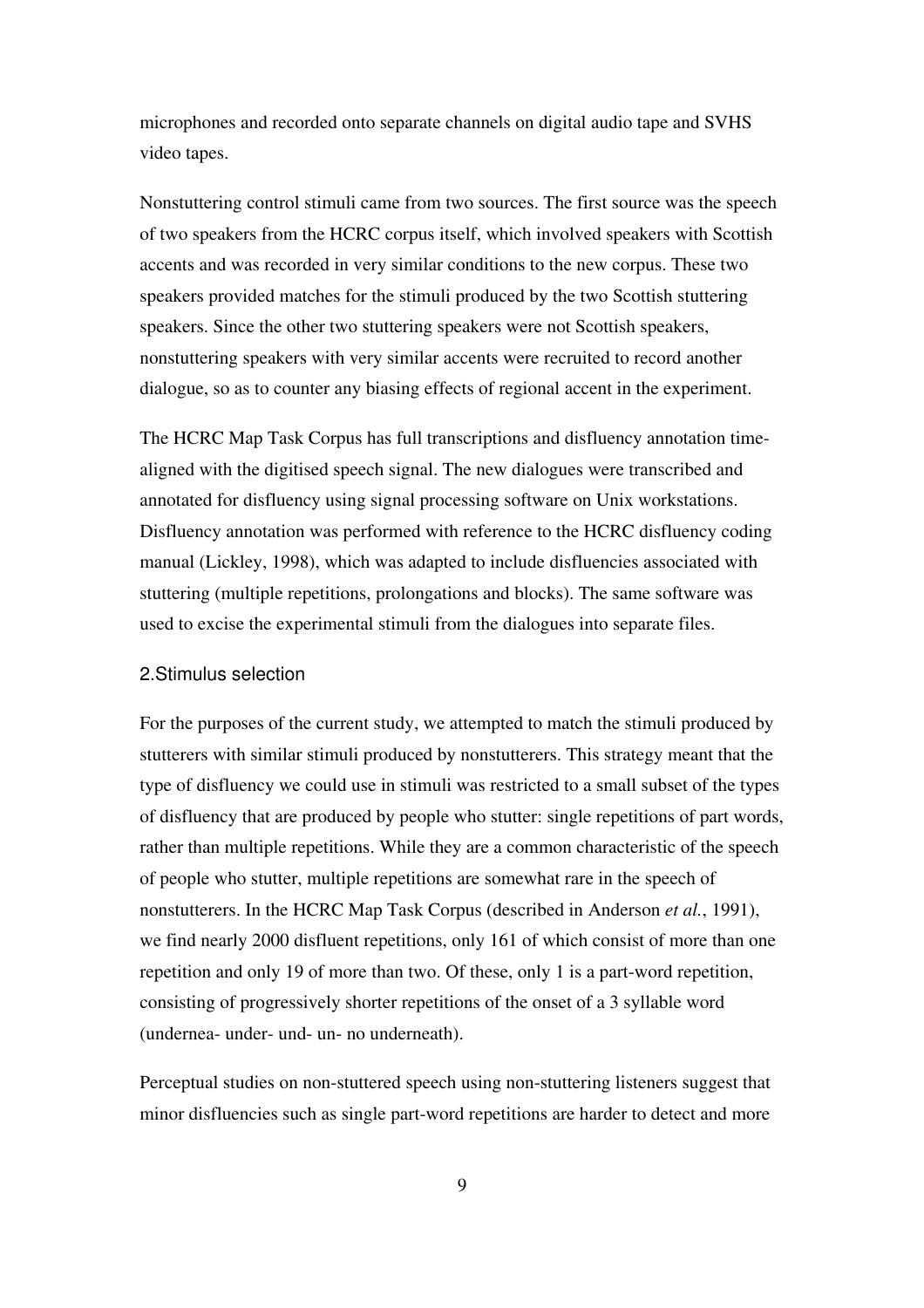often missed altogether by listeners than other types of disfluencies (Bard and Lickley, 1998): non-stutterers, at least, appear to find such disfluencies unobtrusive.

Restricting the stimuli in our study to this type of disfluency has a bearing on our interpretation of the results. If stutterers are more sensitive even to such minor disruptions than are nonstutterers, this will serve to emphasise their over-sensitivity and support the notion that their acceptability threshold for errors is significantly higher. In addition, if we find that listeners judge these minor disfluencies differently for stutterers and nonstutterers, we will have evidence that contradicts the continuity hypothesis, suggesting that there is a qualitative difference even between the "normal" disfluencies for the two sets of speakers.

## 3.Materials

A total of 64 stimuli were selected from the corpora described above so as to include sets of 32 disfluent and 32 fluent stimuli. Half of these came from the 4 stuttering speakers and the other half from 4 nonstutterers. All the disfluent stimuli contained single repetitions of word onsets. Each stimulus produced by a stutterer was matched as closely as possible with a stimulus from a nonstutterer with the same regional accent. Disfluent stimuli were matched for phonetic content of the repeated segment wherever possible (e.g. "*that s-section*" was matched with "*going s-straight up*"). Fluent stimuli were matched for their lexical and syntactic content, as far as possible (e.g. " *then you go up"* was matched with " *then you go straight up"*). However, finding precisely matched controls from a small corpus of spontaneous speech is virtually impossible. Where such a precise match was not possible, the most liberal criterion used was that speech segments should be of equivalent length. No patterns likely to bias experimental outcomes could be detected in the less precisely-matched stimuli.

One stimulus, a disfluent item produced by a nonstutterer, was selected as modulus, and headed each of 3 blocks of 21 other stimuli. Apart from this stimulus, the items were presented in different random orders for each subject.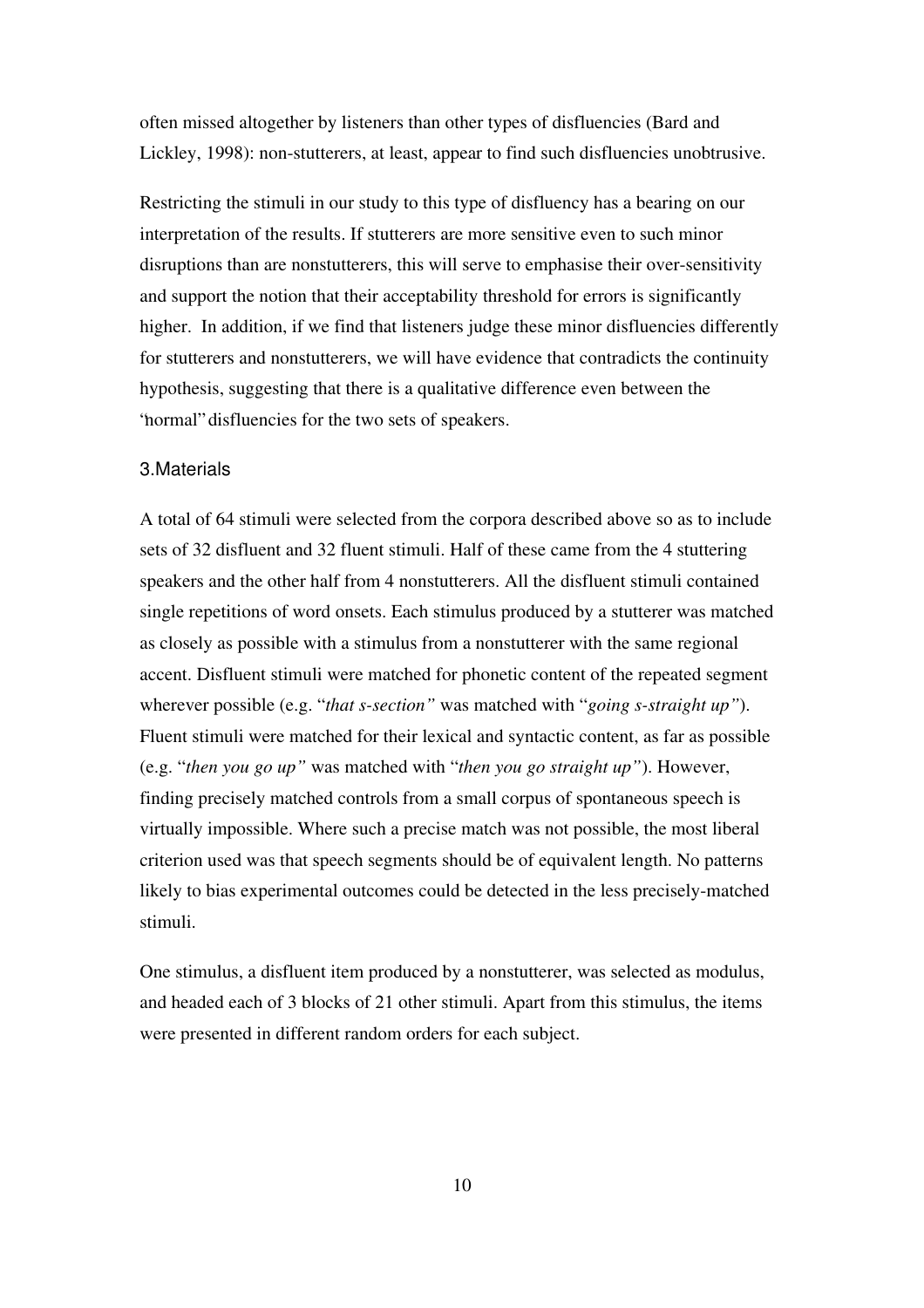#### 4.Subjects

Subjects in the listening experiment consisted of 16 nonstutterers (9 female, 7 male) and 6 stutterers (1 female, 5 male), with an age range of 20-45. None reported having hearing deficits. None had previous experience of the task of giving fluency judgments.

## 5.Procedure

The experiment was carried out using Psyscope (Cohen *et al.*, 1993) on an Apple Macintosh computer. Stimuli were played over headphones to subjects seated in sound-proofed listening booths.

Instructions were presented on the computer screen in several short sections. Subjects were told that their task was to give a numerical response which matched their perception of the severity of speech disfluency for each segment of speech that they heard. They were asked to rate *more disfluent* segments with *higher* numbers and *less disfluent* segments with *lower* numbers and to relate their judgments to their score for the modulus segment. They were encouraged not to base their ratings on anything other than fluency (e.g. speaker accent, grammaticality) and to respond as quickly as possible. Subjects responded by typing their responses on a computer keyboard. The presentation of stimuli was self-paced: a new stimulus was played when the subject hit the "return" key on the keyboard.

The experiment was preceded by a practice session to familiarise the subjects with the magnitude estimation task. The practice session consisted of judgments of tone duration, rather than line length, which is the measure usually used in magnitude estimation, in order to maintain the auditory aspect of the experiment.

Following the practice session, subjects performed the experiment without interruption, typically completing the task in about 15 minutes. Responses, consisting of typed numbers corresponding to the three repetitions of the Modulus, together with 63 other comparative ratings, were recorded in data files generated by Psyscope.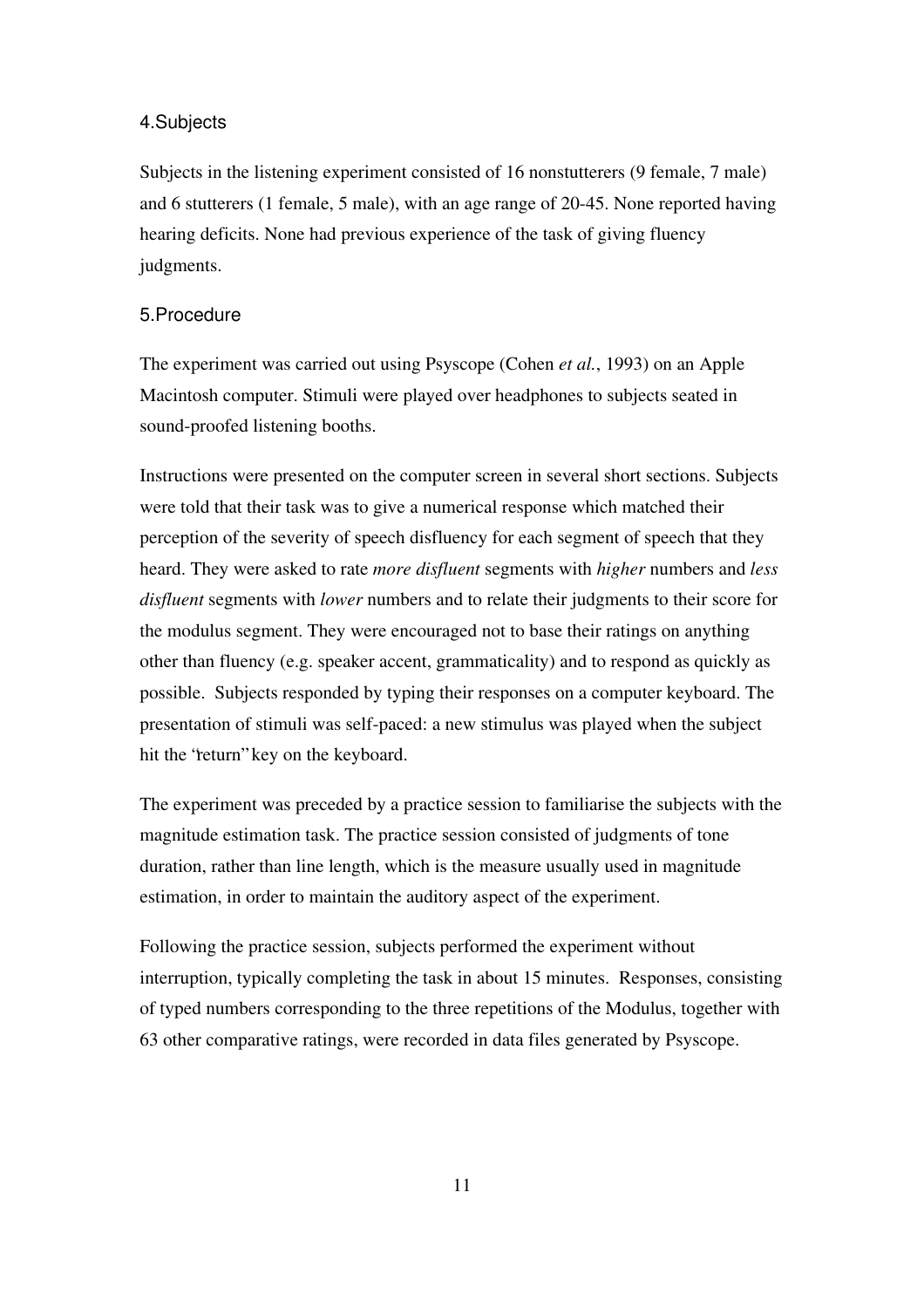## *7.RESULTS*

Each participant's ratings were divided by the value they had given to the modulus stimulus, to make the scores comparable. Since the ratings were ratios ("how much more or less fluent than the modulus") they were then log-transformed. A transformed rating of zero thus indicated that the participant had judged a stimulus to be equivalently fluent to the modulus; scores greater than zero indicated increased disfluency, and scores less than zero indicated that the stimulus had been rated as relatively fluent.

The analysis of the transformed scores was however made more difficult by a design flaw in the study. Participants rated each modulus three times, but no attention was drawn by the experimenters to the fact that the two repetitions should be given the initial modulus rating. This lack of 'anchoring' resulted in an appreciable drift in participants' scoring throughout the experiment; of 22 participants in total, only 5 gave the modulus item the same score on all three occasions. In other words, the results from 17 participants introduced additional, non-systematic, error variance into the study (and because the modulus ratings did not appear to change in predictable ways, there is no obvious way to compensate for this). The analysis by participants reflects these problems, and will not be reported here. However, because the experimental stimuli were randomised, each stimulus had an equal chance of occurring early in the experiment (before the onset of drift). This means that the error variance due to drift should be approximately equally partitioned across items, and a by-items analysis can be used to give a clearer picture of the outcome of the experiment.

The analysis reported here included the (matched) stimuli as a random factor, and explored the effects of rater (with or without stutter), speaker (with or without stutter), and type of utterance (fluent or disfluent) as within-item factors. All means reported are of log-transformed adjusted ratings.

Note that we can consider the stimuli used in this experiment to be a subset of the infinite population of comparable disfluencies. Thus a by-items analysis does not fall subject to the criticism of Raaijmakers, Schrijnemakers and Gremmen (1999).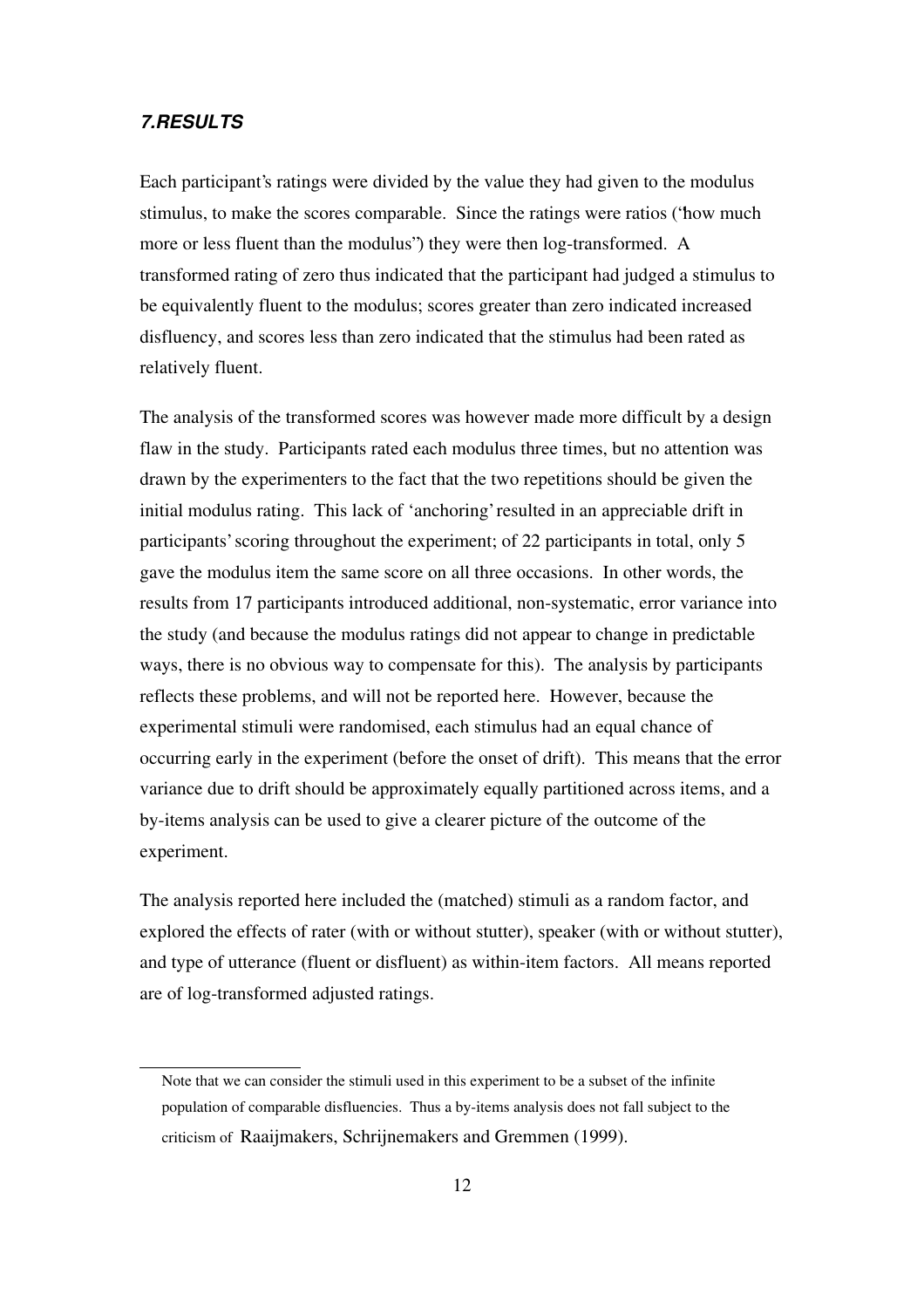Only two of the variables had independent effects: unsurprisingly, disfluent utterances were judged to be more disfluent than fluent utterances  $(0.10 \text{ vs. } -0.57; F(1,15)) =$ 153.17,  $p < .001$ ); and speakers with stutters were rated slightly less fluent overall  $(0.13 \text{ vs. } -0.34; F(1,15) = 7.29, p = 0.003)$ . There was no independent effect of rater (that is, raters appeared to use similar ranges of scores, whether or not they had stutters themselves). Interestingly, there was no interaction between speaker and utterance type, suggesting that disfluent or fluent utterances from speakers with stutters were perceived equivalently to similar utterances from nonstuttering speakers; the interaction between speaker and rater, and the three-way interaction, also failed to reach significance.

However, the interaction between rater and utterance type did reach significance  $(F(1,15) = 23.41, p < 0.001)$ . As can be seen from figure 1, this reflects the fact that raters with stutters differentiated more between disfluent and fluent utterances than did raters without stutters, suggesting that people with stutters discriminate more sensitively between fluent and disfluent speech. We return to this point in the discussion.



Figure 1: Mean transformed ratings of fluent and disfluent utterances by raters with and without stutters.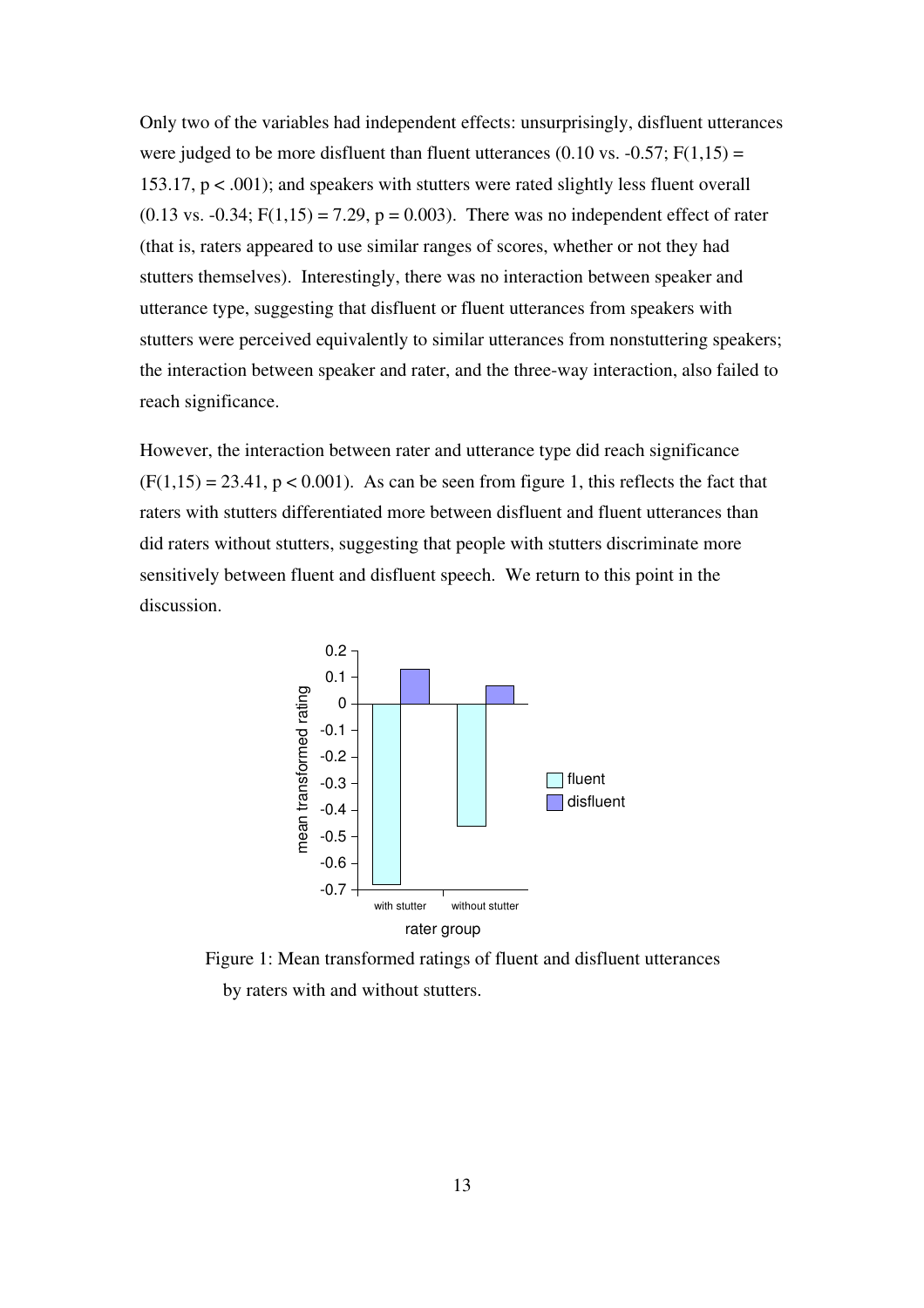## *9.Discussion*

*8.*

It is widely agreed that despite the inclusiveness of the label, people who are described as, or describe themselves as, stutterers often display very different symptoms and coping strategies. In this context, results from a small-scale study such as that reported here need to be treated with caution: it is too early to make any claims about a single cause of stuttering. However, taken together with the studies reported by Vasic and Wijnen, the findings from the present study converge to implicate the self-monitor in stuttering. In a direct test of sensitivity to disfluency, stutterers were found to differentiate more between disfluent and fluent speech than nonstutterers, regardless of whether that speech had been originally uttered by someone considered to have a stutter or someone who was a nonstutterer. This evidence is consistent with one interpretation of Vasic and Wijnen's hypothesis. It would be premature however to conclude that people who stutter do not rate *fluent* speech as worse; given the small numbers of participants, comparisons of *absolute* ratings between groups must be treated with caution. However, the evidence clearly indicates a difference in *relative* ratings, consistent with either version of the hypothesis; further, we can assume that since participants were explicitly instructed to rate the recordings for fluency, the focus and cognitive effort devoted to the task were maximised, and have little role to play in the outcome.

In contrast, it is important to note that the continuity hypothesis was not directly supported: excerpts from dialogues between stuttering participants were rated as worse than those from nonstutterers, regardless of whether they were fluent or not, and regardless of who was doing the rating. In fact, there is evidence that both the disfluent and the fluent speech of stutterers may involve abnormal motor activity, both in laryngeal dynamics (e.g., Adams *et al.,* 1985) and in the supralaryngeal organs (Wood, 1995). Using electropalatography, Wood found that stutterers produced greater degrees of lingual-palatal contact while producing alveolar plosives in fluent speech than did nonstutterers. It seems likely that such indications of muscular tension in the speech production apparatus (for example "hard contacts" in Van Riper's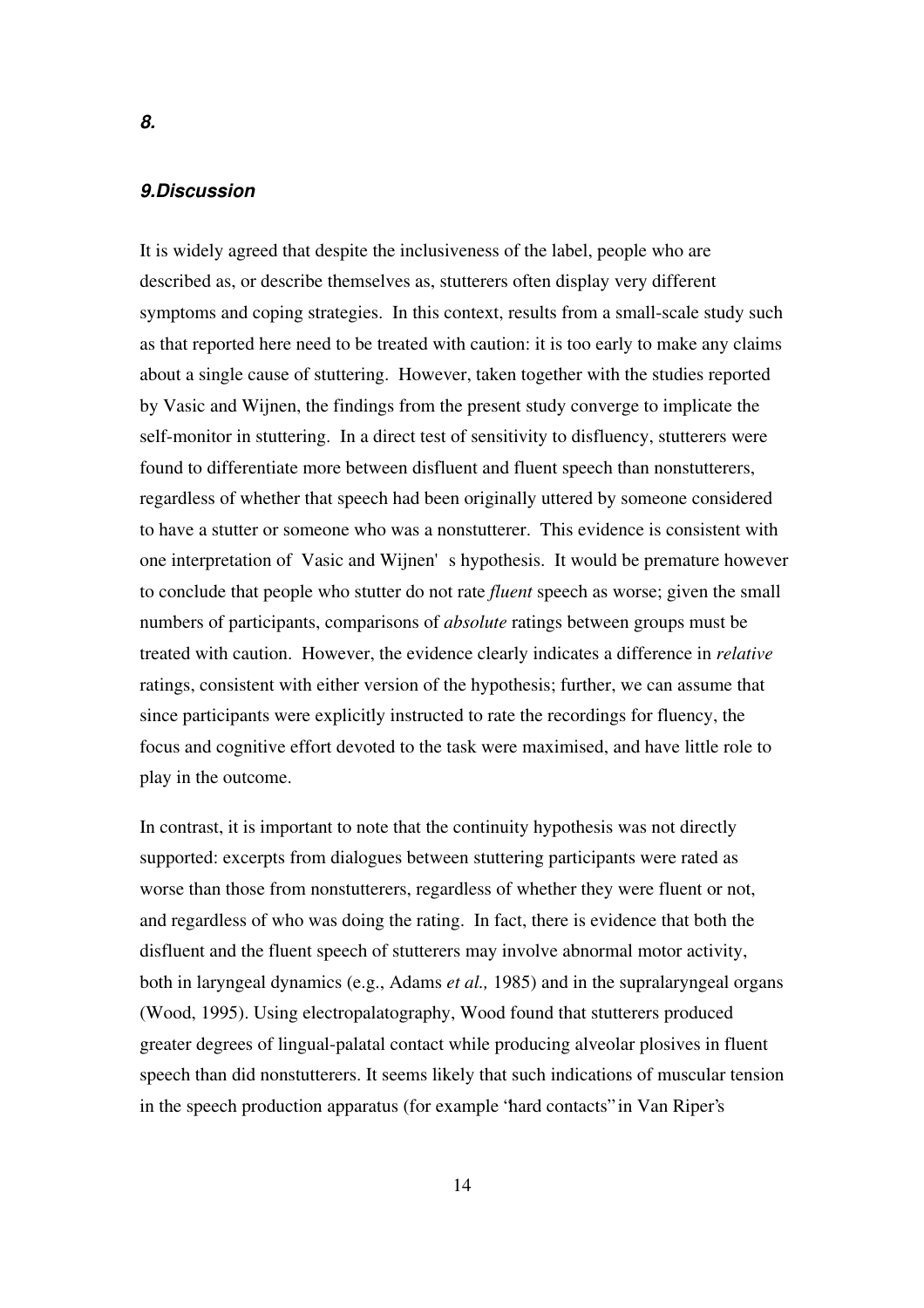(1982) terms) may be perceptible to listeners. If they were present in our experimental materials, subjects may have reflected this in their fluency judgements. In itself, this supposition does not contradict a self-monitor based explanation of stuttering: sensitivity to the likelihood of stuttering, and a hypersensitivity to potential repairs, may be reflected in motor activity.

The study reported here is also limited in that it only addresses onset repetitions: one of several symptoms associated with stuttering. One reason for investigating repetitions first is because the silent interval can be measured objectively, and can therefore be used as a reliable measure of stuttering for clinicians (stutterers tend to have a shorter silent interval). Although Wijnen (2000) argues that the Vicious Circle hypothesis also applies to other symptoms such as prolongations and blocks, further research is needed before we are able to rule out counterexplanations of these manifestations. Another limitation is the number of subjects in this study: we are addressing this in a larger study currently nearing completion.

In contrast to the more 'objective' view presented here, Perkins (1995) claims that it is the speaker's feelings of loss of control over their speech that truly defines stuttering, rather than particular types or frequencies of disfluencies. He argues that taking averages of averages and trying to obtain a quantitative description of an essentially qualititative issue loses most of the sensitivity and original quality of the data. The issue of subjectivity is of crucial importance in this area of research – to what extent can the diverse speech behaviour of stutterers be quantified in controlled experiments? We would contend that using a sufficiently sensitive task such as Magnitude Estimation avoids some of the pitfalls that Perkins envisages, and allows us to make important insights into the nature of stuttering. This approach has little to say about the pathology of stuttering (as yet, there is no account of what *causes* hypersensitivity in the self-monitor), but much to say about its manifestation, and by implication, about some possible therapeutic approaches. In particular, the findings reported here and in Vasic and Wijnen's earlier chapter suggest that stuttering may be ameliorated by encouraging clients to tolerate, rather than attempt to avoid, the speech errors that all speakers are prone to make.

15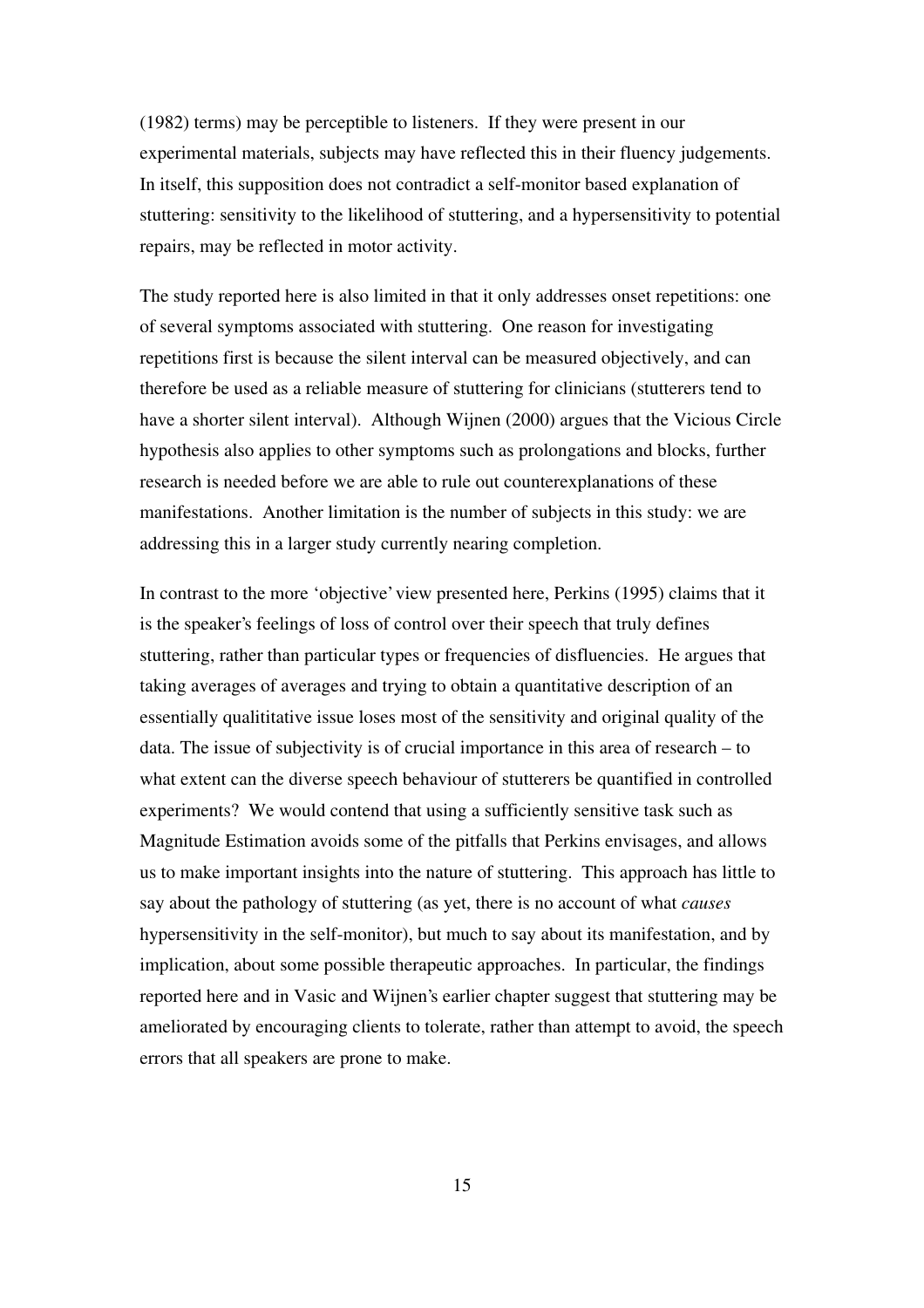#### *10.References*

Adams, F.R., Freeman, F.J., & Conture, E.G., (1985). Laryngeal dynamics of stutterers. In R.F. Curlee, W.H. Perkins, (Eds.), *Nature and treatment of stuttering: New directions.* San Diego, CA: College-Hill Press.

Anderson, A.H., Bader, M., Bard, E.G., Boyle, E., Doherty, G., Garrod, S., Isard, S., Kowtko, J., McAllister, J., Miller, J., Sotillo, C., Thompson, H. & Weinert, R. (1991). The HCRC Map Task Corpus. *Language and Speech*, 34, 351-366

Bard, E.G. & Lickley, R.J. (1998). Graceful Failure in the Recognition of Running Speech. Proceedings of The 20th Annual Meeting of the Cognitive Science Society, University of Wisconsin-Madison, USA, pp.108-113.

Bard, E.G., Robertson, D. & Sorace, A. (1996). Magnitude estimation of linguistic acceptability. *Language*, Vol. 72, No. 1, 32-68,

Blackmer, E.R., & Mitton, J.L. (1991). Theories of monitoring and the timing of repairs in spontaneous speech. *Cognition, 39,* 173-194.

Bloodstein, O. (1970). Stuttering and normal nonfluency: A continuity hypothesis. *British Journal of Disorders of Communication*, 1970, 30-39.

Branigan, H., Lickley, R.J. & McKelvie, D. (1999). Non-linguistic influences on rates of disfluency in spontaneous speech. Proceedings of the ICPhS, International Congress on Phonetic Sciences, San Francisco, pp 387-390.

Cohen, J.D., MacWhinney, B., Flatt, M. & Provost, J. (1993). Psyscope: A new graphic interactive environment for designing psychology experiments. *Behavioral Research Methods, Instruments, and Computers*, 25 (2), 257-271.

Cross, D.E. (n.d.) *A systems approach to stuttering.* Retrieved 30 October, 2002, from http://www.ithaca.edu/cross/SPECIALIZATIONS/STUTTERING/Stuthome.html

Dell, G.S. and Repka, R.J., (1992). Errors in inner speech. In B.J. Baars (Ed.), *Experimental slips and human error: Exploring the architecture of volition.* New York, NY: Plenum Press.

Hartsuiker, R.J., & Kolk, H.H.J. (2001). Error monitoring in speech production: A computational test of the perceptual loop theory. *Cognitive Psychology, 42,* 113-157.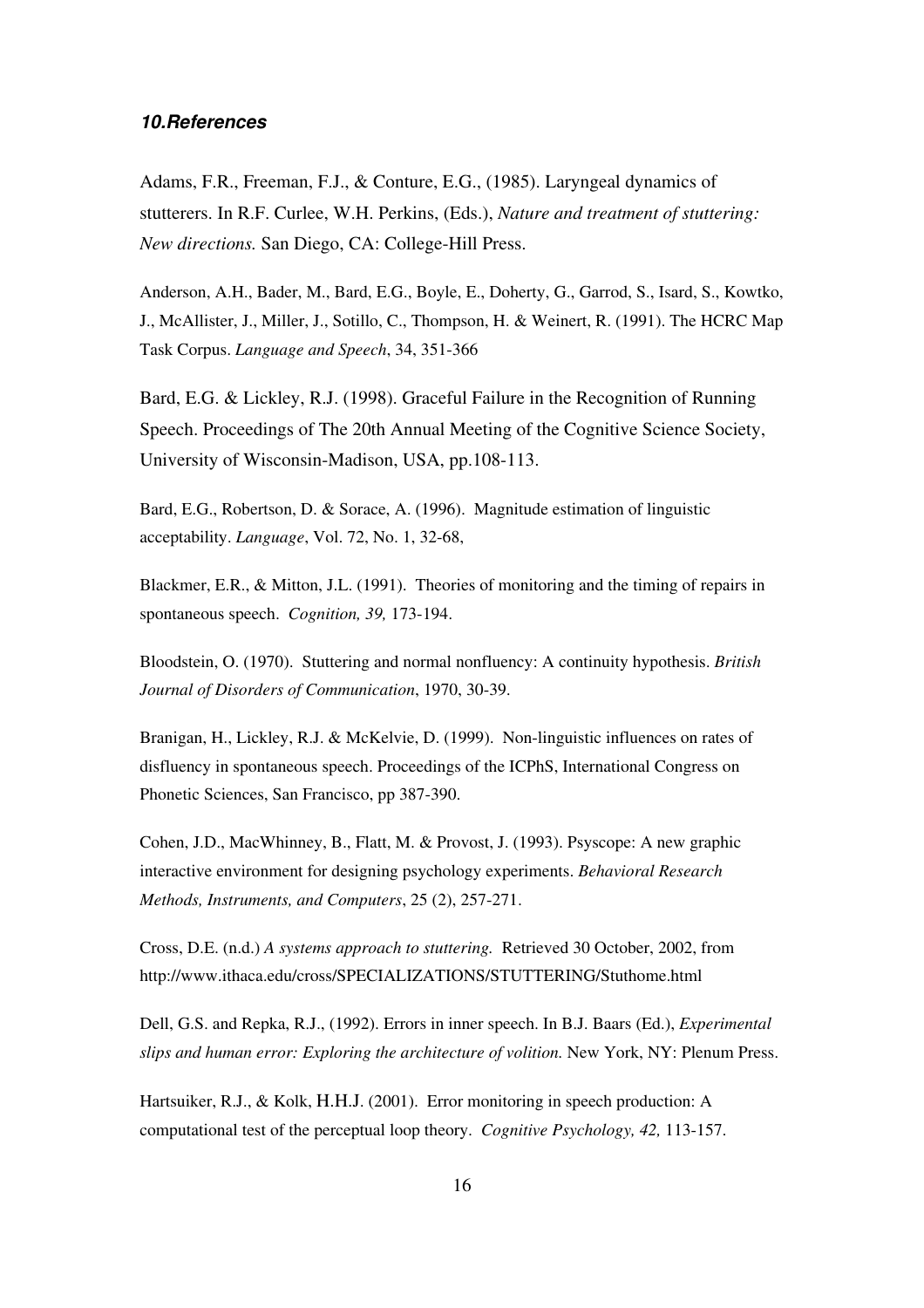Hartsuiker, R.J., Kolk, H.H.J. & Lickley, R.J. (2003). Stuttering on function words and content words: A computational test of the Covert Repair Hypothesis. In R.J. Hartsuiker, R. Bastiaanse, A. Postma, & F. Wijnen (Eds.), *Phonological encoding and monitoring in normal and pathological speech.* Hove (East Sussex): Psychology Press.

Keller, F. (2000). Gradience in grammar: Experimental and computational aspects of degrees of grammaticality. Unpublished doctoral dissertation, University of Edinburgh.

Keller, F. & Alexopoulou, T. (2001). Phonology competes with syntax: Experimental evidence for the interaction of word order and accent placement in the realization of information structure. *Cognition, 79*, 301-372.

Laver, J.D.M., (1973). The detection and correction of slips of tongue. In V.A. Fromkin (Ed.), *Speech errors as linguistic evidence.* The Hague: Mouton.

Laver, J.D.M., (1980). Monitoring systems in the neurolinguistic control of speech production. In V.A. Fromkin (Ed.), *Errors in linguistic performance: Slips of the tongue, ear, pen, and hand.* New York, NY: Academic Press.

Levelt, W.J.M. (1983). Monitoring and self-repair in speech. *Cognition, 14,* 41-104.

Levelt, W.J.M. (1989). *Speaking: From intention to articulation.* Cambridge, MA: MIT Press.

Lickley, R.J. (1998). HCRC Disfluency Coding Manual. HCRC Technical Report. HCRC/TR-100, Human Communication Research Centre, University of Edinburgh.

Lickley, R.J. (2001). Dialogue Moves and Disfluency Rates. In *Proceedings of DiSS '01, Disfluency in spontaneous speech,* ISCA Tutorial and Research Workshop, University of Edinburgh, pp 93-96.

MacKay, D.G. (1987). *The organization of perception and action: a theory for language and other cognitive skills.* New York, NY: Springer.

MacKay, D.G. (1992a). Awareness and error detection: New theories and research paradigms. *Consciousness and Cognition, 1*, 199-225.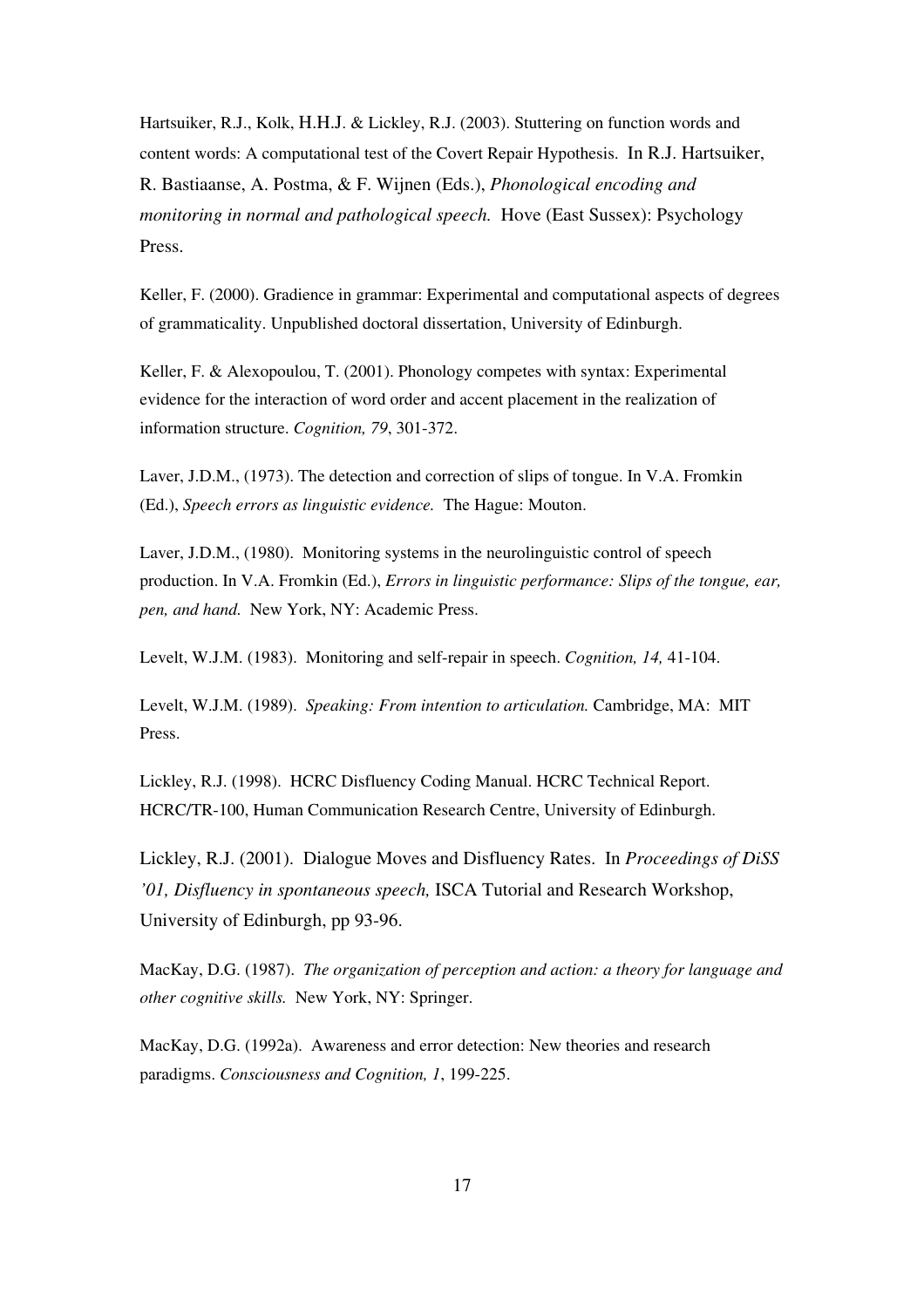MacKay, D.G. (1992b). Errors, ambiguity, and awareness in language perception and production. In B.J. Baars (Ed.), *Experimental slips and human error: Exploring the architecture of volition.* New York, NY: Plenum Press.

Melnick, K., Conture, E. & Ohde, R. (2003). Phonological Encoding in Young Children who Stutter. In R.J. Hartsuiker, R. Bastiaanse, A. Postma, & F. Wijnen (Eds.), *Phonological encoding and monitoring in normal and pathological speech.* Hove (East Sussex): Psychology Press.

Perkins, W.H. (1990). What is stuttering? *Journal of Speech and Hearing Disorders*, *55,* 370-382.

Perkins, W.H. (1995). *Stuttering and science*. San Diego, CA: Singular Publishing Group.

Postma, A. (2000). Detection of errors during speech production: a review of speech monitoring models. *Cognition, 77,* 97-131.

Postma, A. and Kolk, H.H.J. (1992). Error monitoring in people who stutter: Evidence against auditory feedback defect theories. *Journal of Speech and Hearing Research, 35,* 1024-1032.

Postma, A. & Kolk, H. (1993). The covert repair hypothesis: Prearticulatory repair processes in normal and stuttered disfluencies. *Journal of Speech and Hearing Research*, *36,* 472-487.

Raaijmakers, J.G.W., Schrijnemakers, J.M.C., & Gremmen, F. (1999). How to deal with "The language-as-fixed-effect fallacy": Common misconceptions and alternative solutions. *Journal of Memory and Language, 41,* 416-426.

Schiavetti, N., Sacco, P.R., Metz, D.E., & Sitler, R.W. (1983). Direct magnitude estimation and interval scaling of stuttering severity. *Journal of Speech and Hearing Research*, 26, 568- 573.

Vasic, N. & Wijnen, F. (2003). Stuttering as a monitoring deficit. In R.J. Hartsuiker, R. Bastiaanse, A. Postma, & F. Wijnen (Eds.), *Phonological encoding and monitoring in normal and pathological speech.* Hove (East Sussex): Psychology Press.